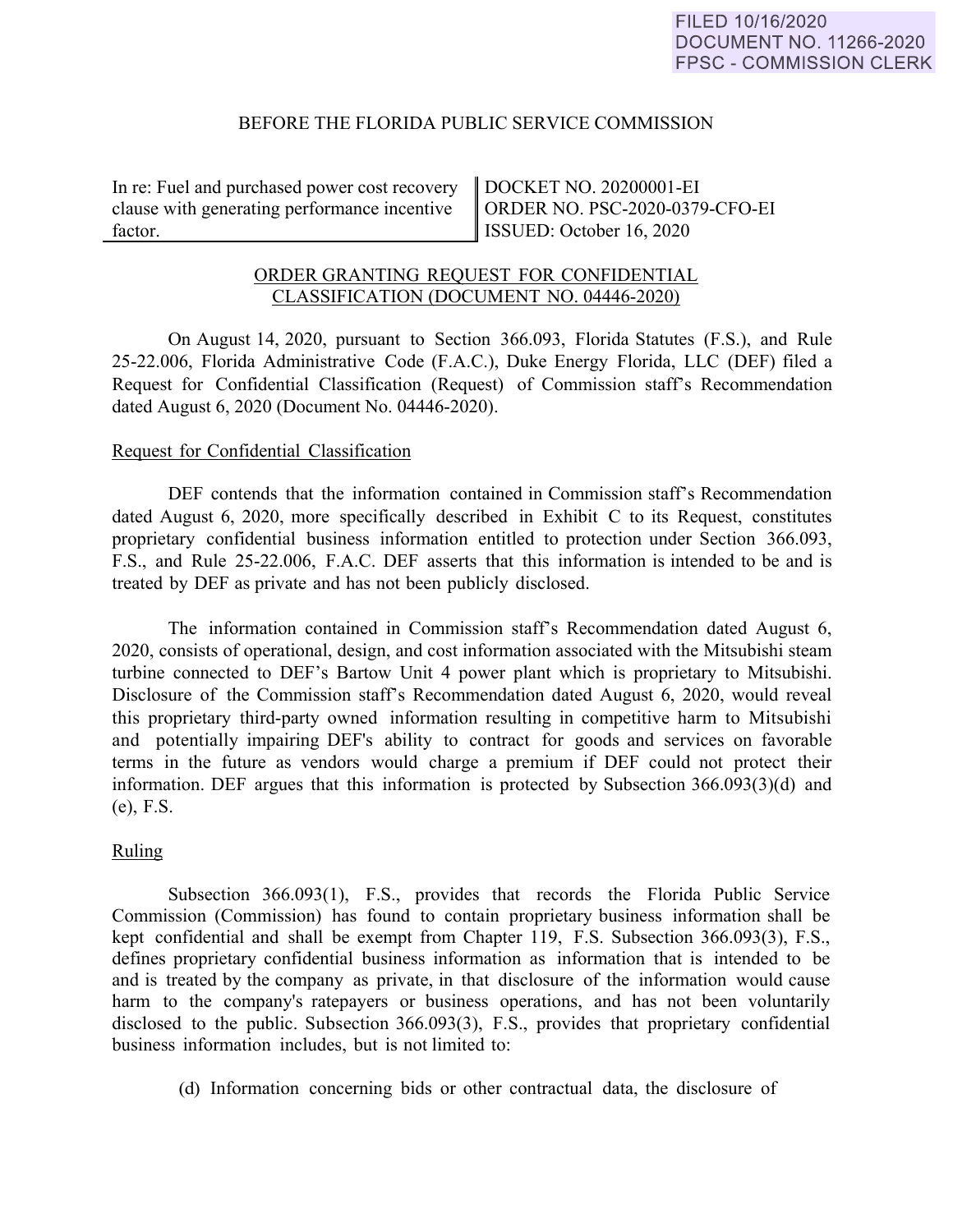which would impair the efforts of the public utility or its affiliates to contract for goods or services on favorable terms.

Information relating to competitive interests, the disclosure of which would impair the competitive business of the provider of the information.

Upon review, it appears the information and data provided in this request satisfies the criteria set forth in Subsection 366.093(3), F.S., for classification as proprietary confidential business information. The pricing terms in vendor and  $3<sup>rd</sup>$  party contracts appear to be "information concerning bids or other contractual data, the disclosure of which would impair the efforts of the public utility or its affiliates to contract for goods or services on favorable terms" and "information relating to competitive interests, the disclosure of which would impair the competitive business of the provider of the information." Thus the information identified in Document No. 04446-2020 shall be granted confidential classification.

 Pursuant to Subsection 366.093(4), F.S., the information for which confidential classification is granted herein shall remain protected from disclosure for a period of up to 18 months from the date of issuance of this Order. At the conclusion of the 18-month period, the confidential information will no longer be exempt from Subsection 119.07(1), F.S., unless DEF or another affected person shows, and the Commission finds, that the records continue to contain proprietary confidential business information.

Based on the foregoing, it is hereby

ORDERED by Commissioner Andrew Giles Fay, as Prehearing Officer, that Duke Energy Florida, LLC's Request for Confidential Classification of Document No. 04446-2020, is granted, as set forth herein. It is further

ORDERED that the information in Document No. 04446-2020, for which confidential classification has been granted, shall remain protected from disclosure for a period of up to 18 months from the date of issuance of this Order. It is further

 ORDERED that this Order shall be the only notification by the Commission to the parties of the date of declassification of the materials discussed herein.